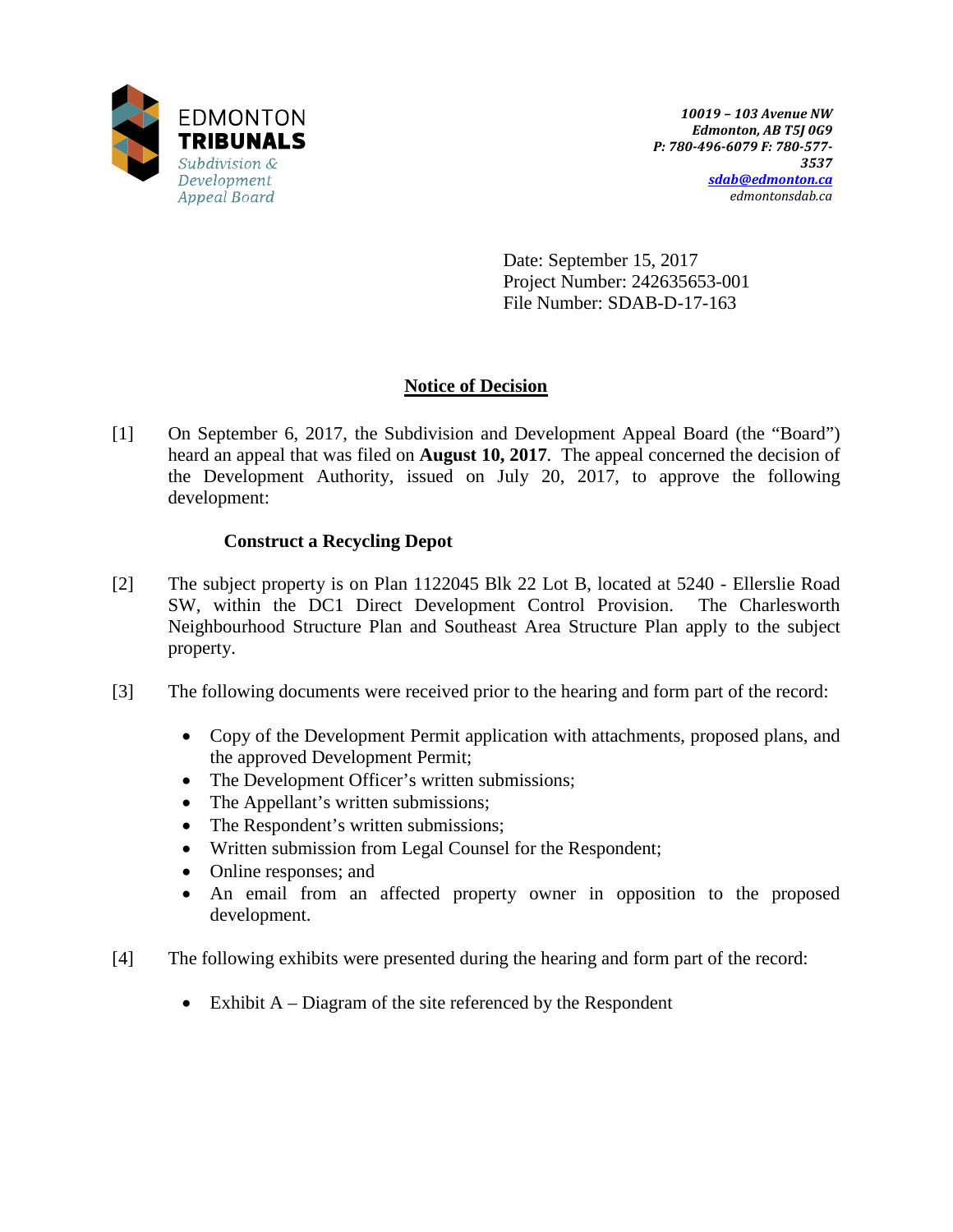#### **Preliminary Matters**

- [5] At the outset of the appeal hearing, the Presiding Officer confirmed with the parties in attendance that there was no opposition to the composition of the panel.
- [6] The Presiding Officer outlined how the hearing would be conducted, including the order of appearance of parties, and no opposition was noted.
- [7] The appeal was filed on time, in accordance with Section 686 of the *Municipal Government Act*, R.S.A 2000, c. M-26 (the "*Municipal Government Act*").
- [8] The Presiding Officer explained to the parties that this site is zoned DC1 Direct Development Control District. City Council has taken special control of the site. The Board's authority is limited under Section 641(4)(b) of the *Municipal Government Act*, which states:

Despite Section 685, if a decision with respect to a development permit application in respect of a direct control district, is made by a development authority, the appeal is limited to whether the development authority followed the directions of council, and if the subdivision and development appeal board finds that the development authority did not follow the directions it may, in accordance with the directions, substitute its decision for the development authority's decision.

The Presiding Officer asked all of the Parties to make submissions to the Board to explain how the Development Officer did or did not follow the directions of Council.

#### **Summary of Hearing**

- *i) Position of the Appellant, Ms. Mottershead, speaking on behalf of the Ellerslie Community League:*
- [9] The Community League spoke with many residents in the Ellerslie Community (Charlesworth and Ellerslie), many of whom were appalled at the idea of the proposed Recycling Depot.
- [10] A petition containing the signatures of 156 Charlesworth residents in support of the appeal was submitted with the initial appeal. Since the appeal was filed on August 10, 2017, 74 additional signatures were obtained and provided to the Board.
- [11] The submitted petitions contain 230 signatures of residents of Charlesworth/Ellerslie and members of the Church located on the same parcel of land.
- [12] Residents who were contacted expressed concerns that the Recycling Depot was in fact a bottle depot. They questioned the necessity because there are four existing bottle depots located within close proximity to the subject site. Residents expressed concern that the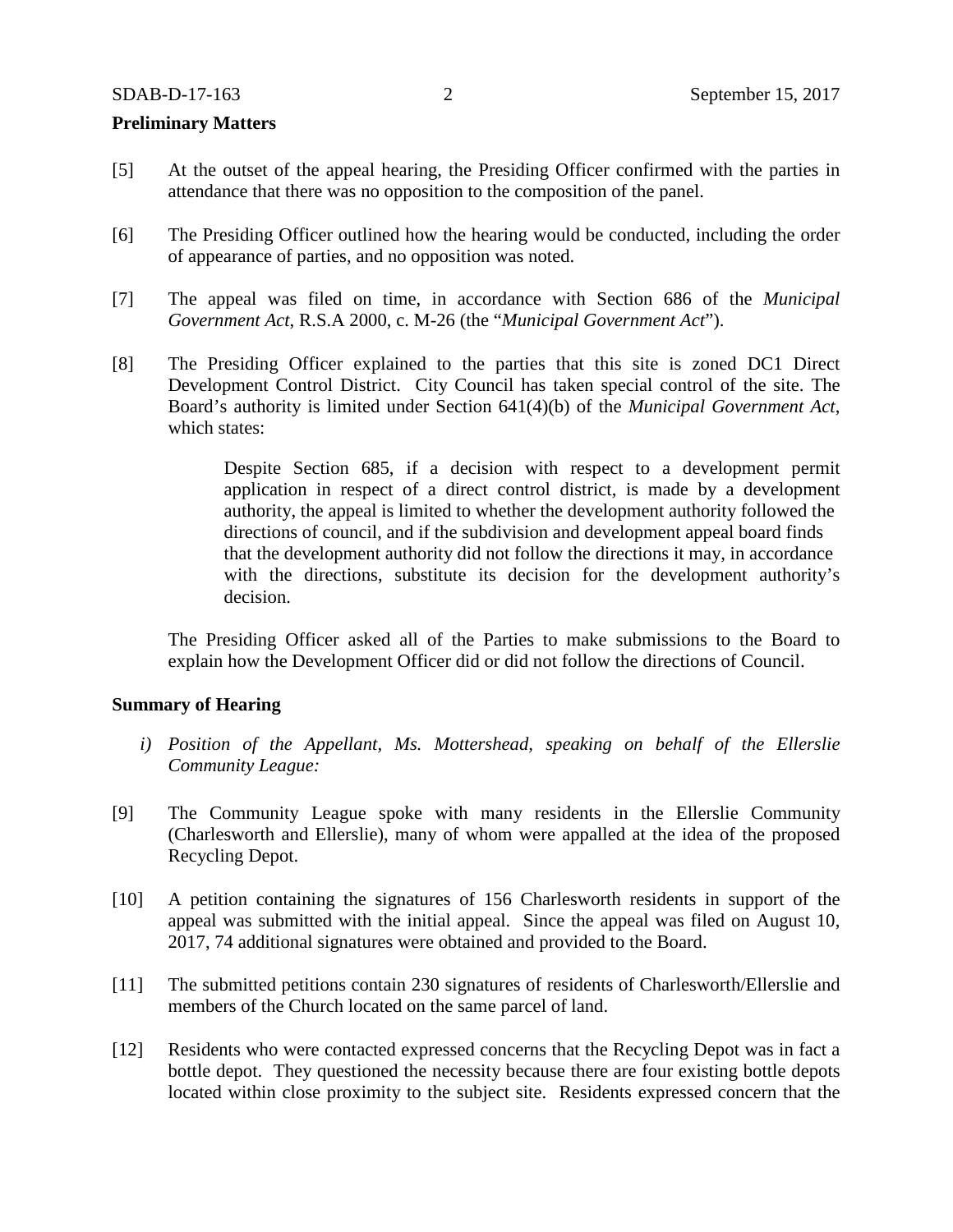proposed development is not compatible with the neighbouring residential uses; will increase traffic in the neighbourhood; and result in an industrial looking streetscape.

- [13] The loading doors will be visible to residents who live across the street from the subject site.
- [14] Two Google aerial maps were referenced to illustrate ambiguity between addresses used for the proposed development. The address of 5240 Ellerslie Road SW was used on all of the notices sent by the City of Edmonton. However, this is a large site and the specific address for the proposed development is an 11 minute walk away from the address used by the City.
- [15] The Development Officer did not comply with the direction of Council for the following three reasons:
	- a) Section 5.1(b) of Bylaw 17537 states that a generalized, non-binding, concept plan shall be submitted for all new building development or substantial redevelopment at the Development Permit stage to illustrate how the proposed development will integrate with existing and future surrounding and on-site development. The concept plans shall show the location of existing and future buildings, parking areas, vehicular and pedestrian routes and Amenity Areas. Ms. Mottershead referenced the Concept Plan provided by the Development Officer to support her opinion that the existing and future residential developments were not included and therefore not considered by the Development Officer.
	- b) Section 5.2(h) of Bylaw 17537 states that service lanes and/or loading areas shall not be permitted to abut the south side of the adjacent multi-family residential site. A rendering of the proposed development was referenced to illustrate that the overhead doors of the proposed Recycling Depot abut the south side of the adjacent multifamily residential site.
	- c) A rendering provided by the Respondent was referenced. Ms. Mottershead explained that the median included on the rendering does not exist and therefore the Development Officer has not complied with the landscaping requirements of Section 5.6 of Bylaw 17537.
- [16] The proposed development contravenes Section 687(c) of the *Municipal Government Act* because the proposed development will unduly interfere with the amenities of the neighbourhood and materially interfere with and affect the use, enjoyment and value of neighbouring parcels of land.
- [17] Large trucks will be accessing the facility on a daily basis and will increase traffic in this residential neighbourhood, especially along 4 Avenue SW, located immediately in front of existing residential properties. The commercial nature and massing of this development will negatively impact the amenities of the area and change the residential character of the neighbourhood.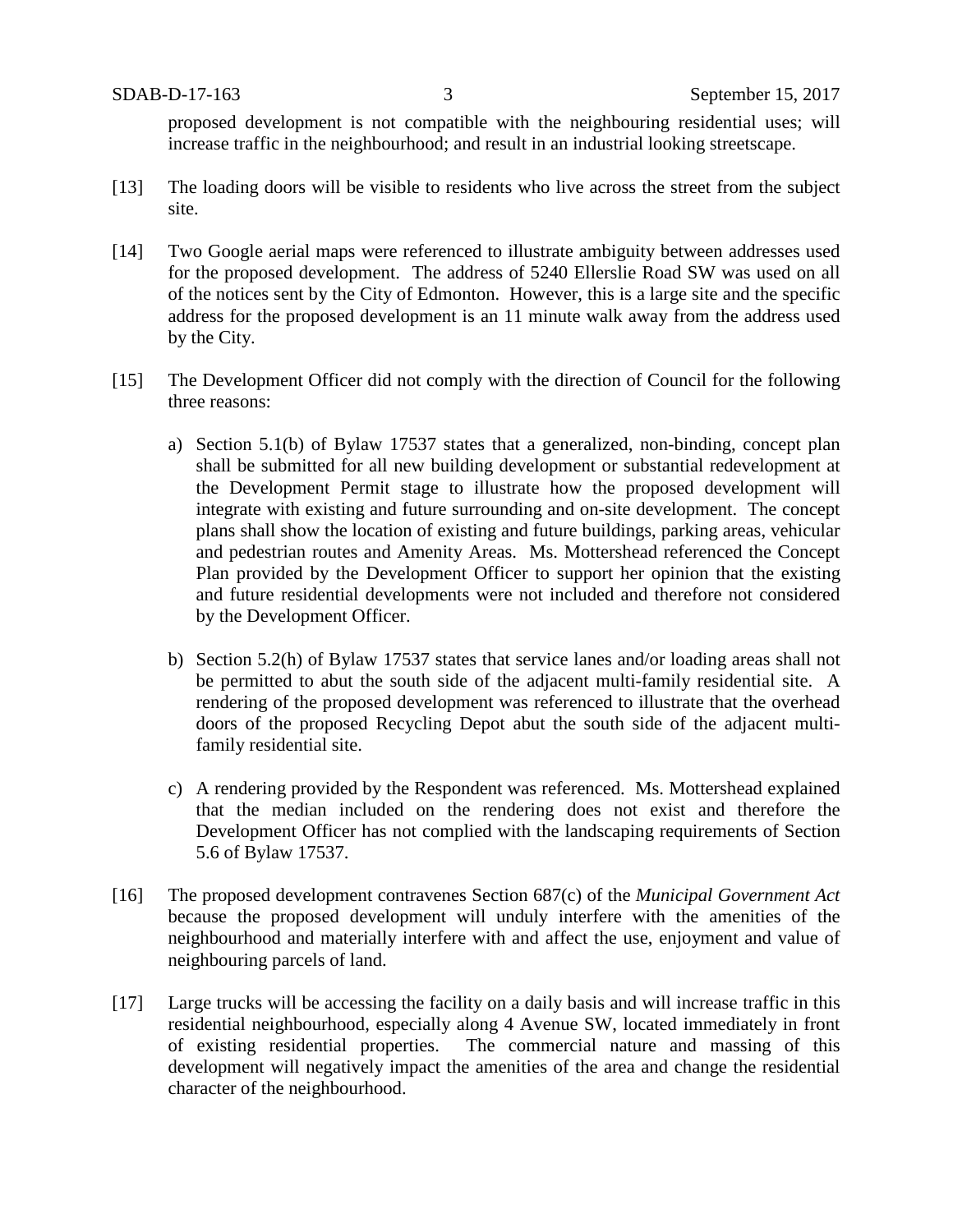- [18] Ms. Mottershead provided the following information in response to questions from the Board:
	- a) It was her opinion that the Development Officer did not properly consider how the proposed development will integrate with existing and future surrounding residential properties.
	- b) The proposed overhead loading doors are located across the street from residential and directly facing properties.
	- c) Even if the City is responsible for landscaping the meridian, the Respondent misrepresented this situation in the submitted renderings.
	- d) The Development Officer did not comply with Section 5.1(b) and Section 5.2(h) of Bylaw 17537 even if this development permit is for the relocation of the previously approved Recycling Depot.
	- *ii) Position of Affected Property Owners in Support of the Appellant:*

### *Mr. J. Pasternak***:**

- [19] Even if the Recycling Depot was located in the middle of the site, access would still occur from the south side which is still too close to the residential properties which will result in traffic and safety concerns.
	- *iii) Position of the Development Officer, Mr. Welch*
- [20] The original Concept Plan was amended based on the relocation of the development. Generally, a Concept Plan for a bare land site is confined to the subject site to consider the location of the first building and the development of the remainder of the site.
- [21] Section 6.1(1) of the *Edmonton Zoning Bylaw* defines abut or abutting as meaning immediately contiguous to or physically touching, and when used with respect to a lot or Site, means that the lot or Site physically touches upon another lot, Site or piece of land, and shares a property line or boundary line with it. Based on that definition, the proposed loading area does not abut the south side of the adjacent multi-family residential site because of an existing roadway between those properties and the subject site.
- [22] Based on his experience, the discrepancy in addressing most likely occurred because addresses are still being assigned and the default is to the address of the entire site.
- [23] Mr. Welch provided the following information in response to questions from the Board:
	- a) It was his opinion that Section 5.1(b) of Bylaw 17537 can be interpreted differently. Although the Concept Plan does not reference or include the surrounding residential properties in relation to the subject site, the location of these residential parcels was considered during the development permit review.
	- b) Some buildings have been developed on the west side of the subject site.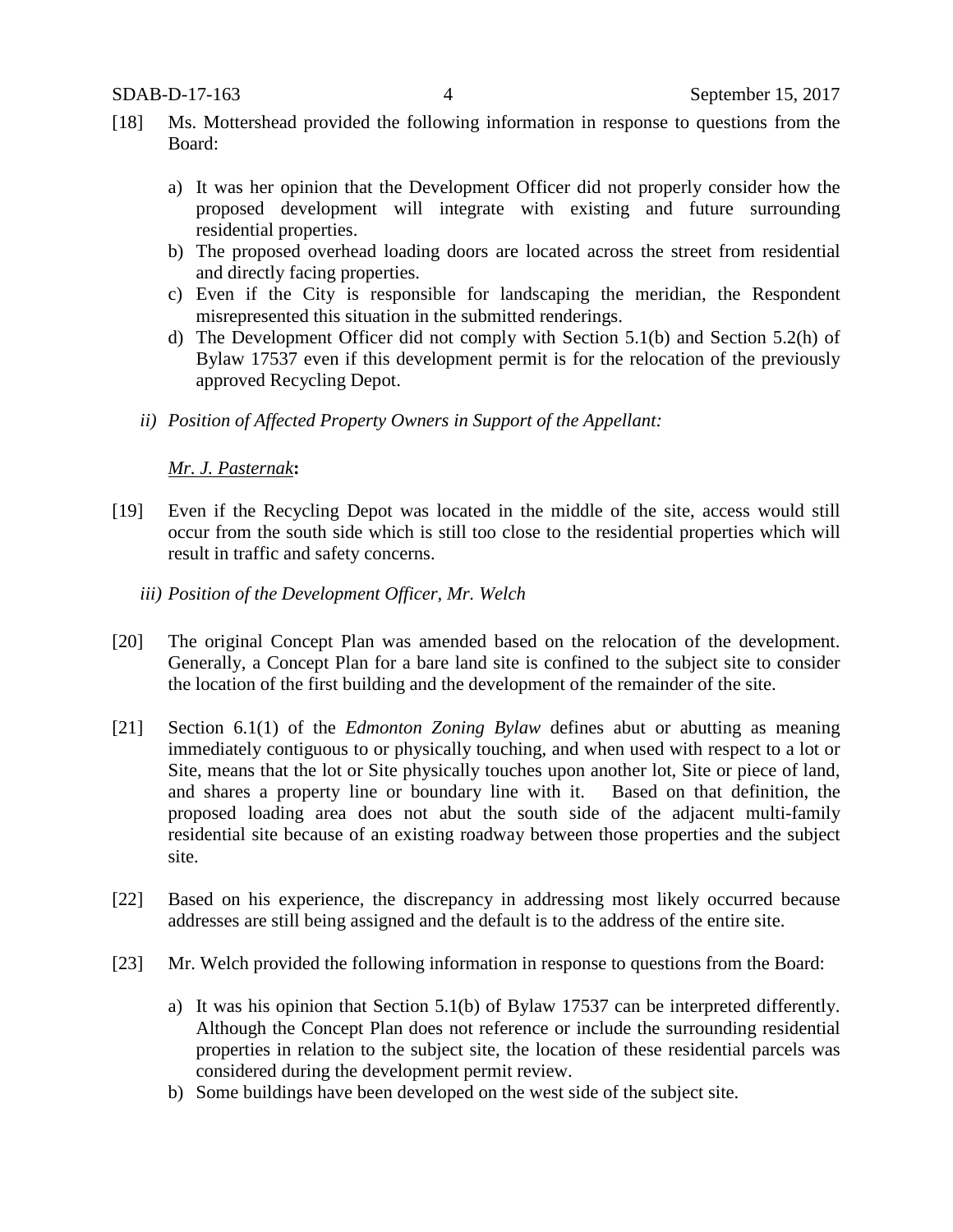- c) Aerial photographs illustrate that many of the lots surrounding the subject site are still being developed.
- d) Required changes to the amenity space and landscaping were considered due to the location of the neighbouring residential properties.
- e) He questioned how a Concept Plan could be drafted to illustrate how the proposed development will integrate with existing and future surrounding development given that the area around the subject site is still being developed.
- f) The Concept Plan included the location of existing and future building, parking areas, vehicular and pedestrian routes and Amenity Areas on the subject site.
- g) The location of neighbouring residential properties was considered during his development permit review and resulted in the provision of some additional landscaping.
- h) There is a fairly major roadway separating the subject site from the residential properties on  $4<sup>th</sup>$  Avenue SW. Section 6.1(1) of the Edmonton Zoning Bylaw defines "abut".
- i) The landscaping included on the rendering referenced by the Appellant is fairly accurate.
- j) Bylaw 17537 does not specifically provide variance powers to the Development Authority.
- k) The proposed development complies with all of the development requirements and does not require any variances.
- *iv) Position of the Respondent, Mr. S. Mather, representing the Green Bottle Depot Harvest Hills Ltd. and Mr. M. Kirk, Legal Counsel, Witten LLP:*
- [24] It was his opinion that the Development Officer followed the direction of Council in approving this development permit application.
- [25] The Appellant attended and made presentations at the Public Hearing with respect to amending Bylaw 17537 to include "Recycling Depots, only within an enclosed building", as a Listed Use.
- [26] The General Purpose of the DC1 Direct Development Control Provision acknowledges that the subject site is bounded by two arterial roadways, a collector roadway and a future Transit Priority Corridor and abutting a natural area, a medium density residential site and an existing historic religious assembly.
- [27] Mr. Kirk agreed with the Development Officer that "abutting" is defined in the *Edmonton Zoning Bylaw* and means touching.
- [28] Drawings of the proposed Recycling Depot were referenced to illustrate that all of the recycling activities will occur inside the proposed building to comply with Section 4.1(dd) of Bylaw 17537.
- [29] An existing roadway creates a buffer between the subject site and the neighbouring residential sites.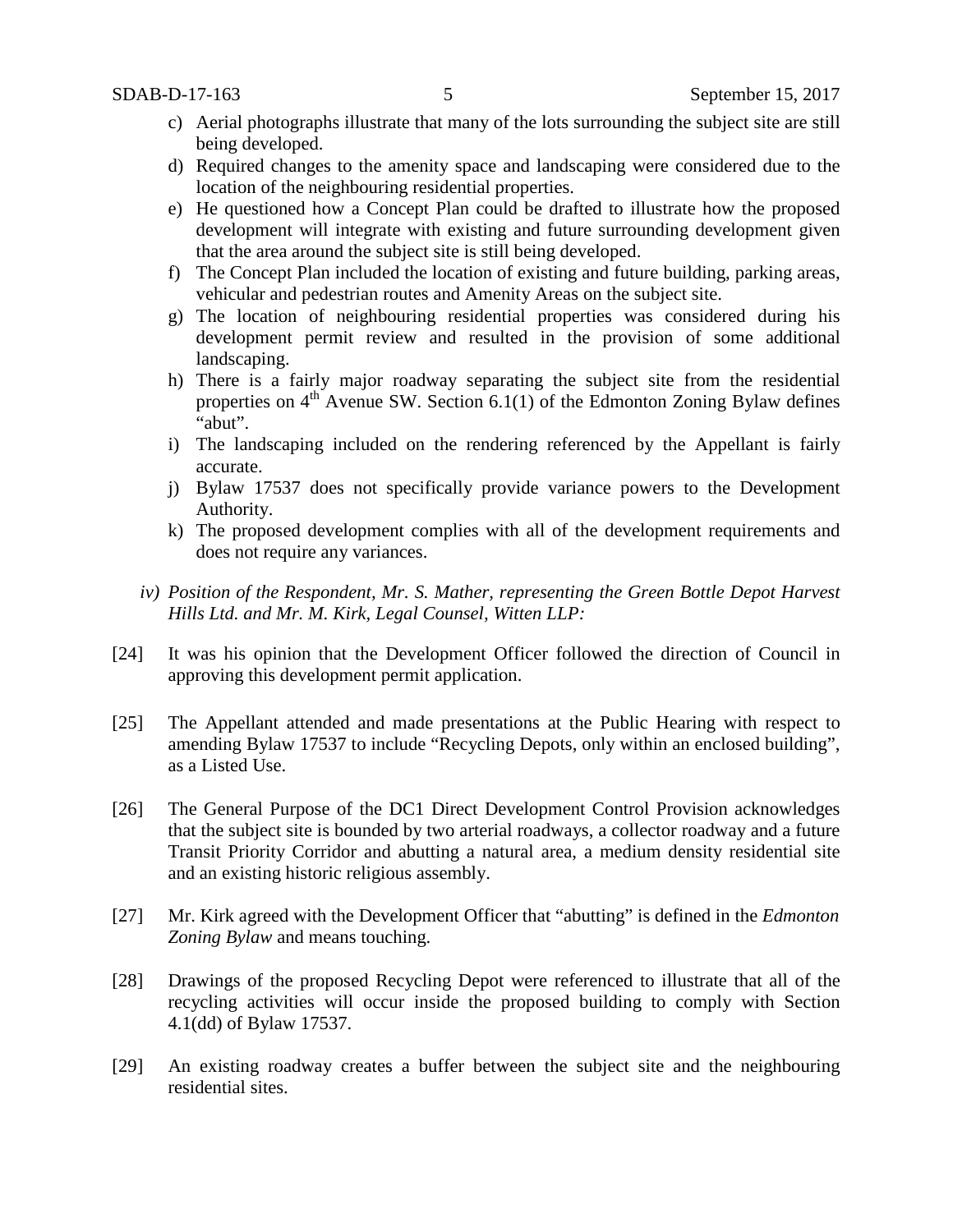- [30] All of the landscaping requirements will be met including the required number of trees and shrubs in the buffer area.
- [31] Mr. Mather referenced a diagram, marked Exhibit A, to illustrate that the  $4<sup>th</sup>$  Avenue median identified on the renderings is part of the future Transportation Plan and is the responsibility of the City of Edmonton.
- [32] A non-binding Concept Plan, including the location of existing and future buildings, parking areas, vehicular and pedestrian routes and Amenity Areas was submitted to the Development Officer. The Development Officer indicated that he considered the location of neighbouring residential properties during the development permit review.
- [33] Schedule A of the DC1 Bylaw identifies the subject site, the natural area and all of the surrounding single family and multi-family zones as well as the existing Church. It was his opinion that the Development Officer followed the directions of Council who included a Recycling Depot, only within an enclosed building, as a Listed Use when this Bylaw was approved.
- [34] The proposed development complies with all of the development regulations contained in Bylaw 17537.
	- *v) Rebuttal of the Appellant, Ms. A. Mottershead:*
- [35] The roadway separating the subject site from the residential properties is only a two lane roadway and the majority of the houses along that roadway do not have front attached garages.
- [36] Even though recycling can only occur within the enclosed building, vehicles still have to enter the building through the overhead doors.
- [37] While the Development Officer may have considered the integration of the proposed development with existing and future surrounding developments, it was not referenced on the Concept Plan or in the written documentation provided.

### **Decision**

[38] The appeal is DENIED and the decision of the Development Authority is CONFIRMED. The development is APPROVED.

### **Reasons for Decision**

[39] Section 641(4)(b) of the *Municipal Government Act* states that despite section 685, if a decision with respect to a development permit application in respect of a direct control district is made by a development authority, the appeal is limited to whether the development authority followed the directions of council, and if the subdivision and development appeal board finds that the development authority did not follow the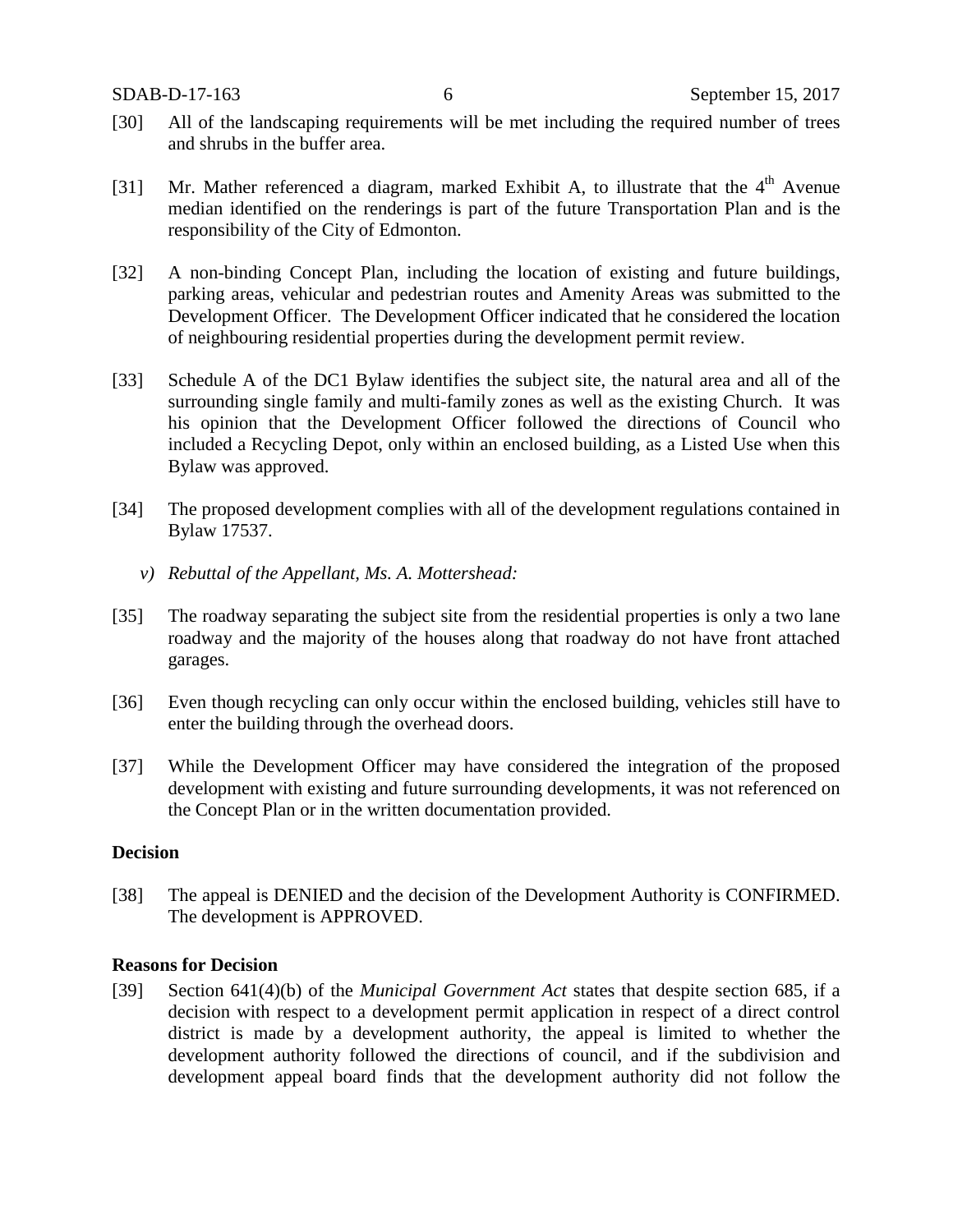directions it may, in accordance with the directions, substitute its decision for the development authority's decision.

- [40] Accordingly, the Board cannot vary the decision of the Development Officer unless it concludes that the Development Officer failed to follow the directions of City Council.
- [41] Based on the submissions provided, the Development Officer followed the directions of City Council for the following reasons.
- [42] Pursuant to Section 4.1(dd) of Bylaw 17537, a Recycling Depot, only within an enclosed building, is a Listed Use.
- [43] The Development Officer provided evidence that all of the surrounding uses were considered during the development permit application review in accordance with Section 5.1(b) of Bylaw17537 which states that:

a generalized, non-binding, concept plan shall be submitted for all new building development or substantial redevelopment at the Development Permit stage to illustrate how the proposed development will integrate with existing and future surrounding and on-site development. The concept plans shall show the location of existing and future buildings, parking areas, vehicular and pedestrian routes and Amenity Areas.

- [44] The Board also notes that Bylaw 17537 which was approved by City Council in February 2016, includes Schedule "A", a map of the subject parcel of land that was rezoned and all of the surrounding land uses.
- [45] Further, the Board accepts that the concept plan provided fully meets the requirements of Section 5.1(b) of Bylaw 17537, because it fully covers the entire DC1 site and all abutting properties.
- [46] Section 5.2(h) of Bylaw 17537 states that:

Service lanes and/or loading areas shall not be permitted to abut the south side of the adjacent multi-family residential site

[47] Section 6.1(1) of the *Edmonton Zoning Bylaw* defines abut or abutting as meaning immediately contiguous to or physically touching, and when used with respect to a lot or Site, means that the lot or Site physically touches upon another lot, Site or piece of land, and shares a property line or boundary line with it. Based on this definition, the Board is satisfied that the proposed development does not abut the multi-family residential site to the north because a four lane collector/arterial roadway separates the subject site from the multi-family residential site.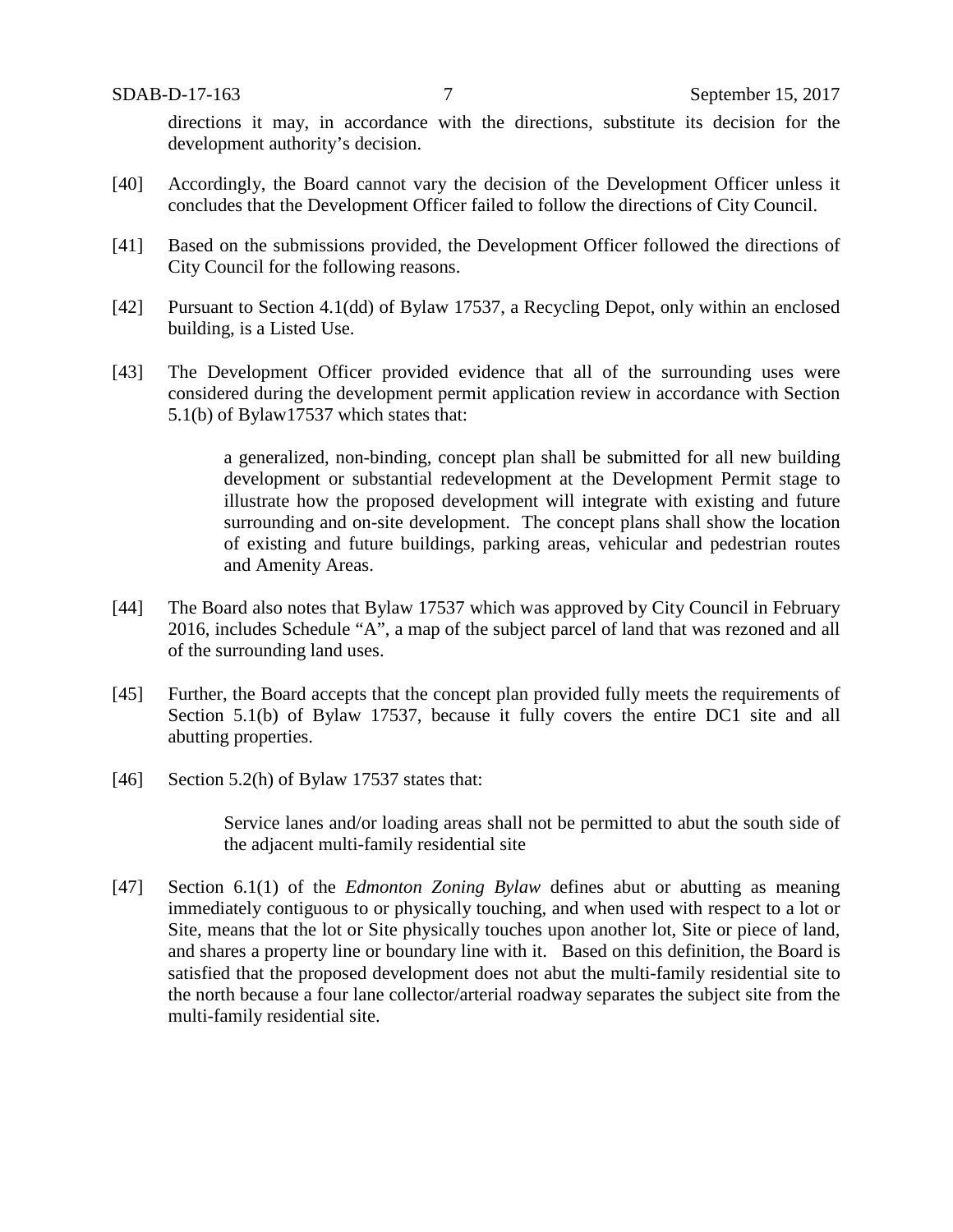- [48] Based on a review of the approved Landscaping Plan, the Board is satisfied that all of the landscaping requirements have been met. The proposed landscaping will act as a buffer between the subject site and the neighbouring residential sites as well as enhance the streetscape and encourage pedestrian traffic abutting the subject site.
- [49] Therefore, pursuant to Section 641 of the *Municipal Government Act*, this appeal is denied.

Mr. V. Laberge, Presiding Officer Subdivision and Development Appeal Board

Board Members in Attendance: Mr. N. Somerville; Ms. D. Kronewitt Martin; Ms. N. Hack; Ms. G. Harris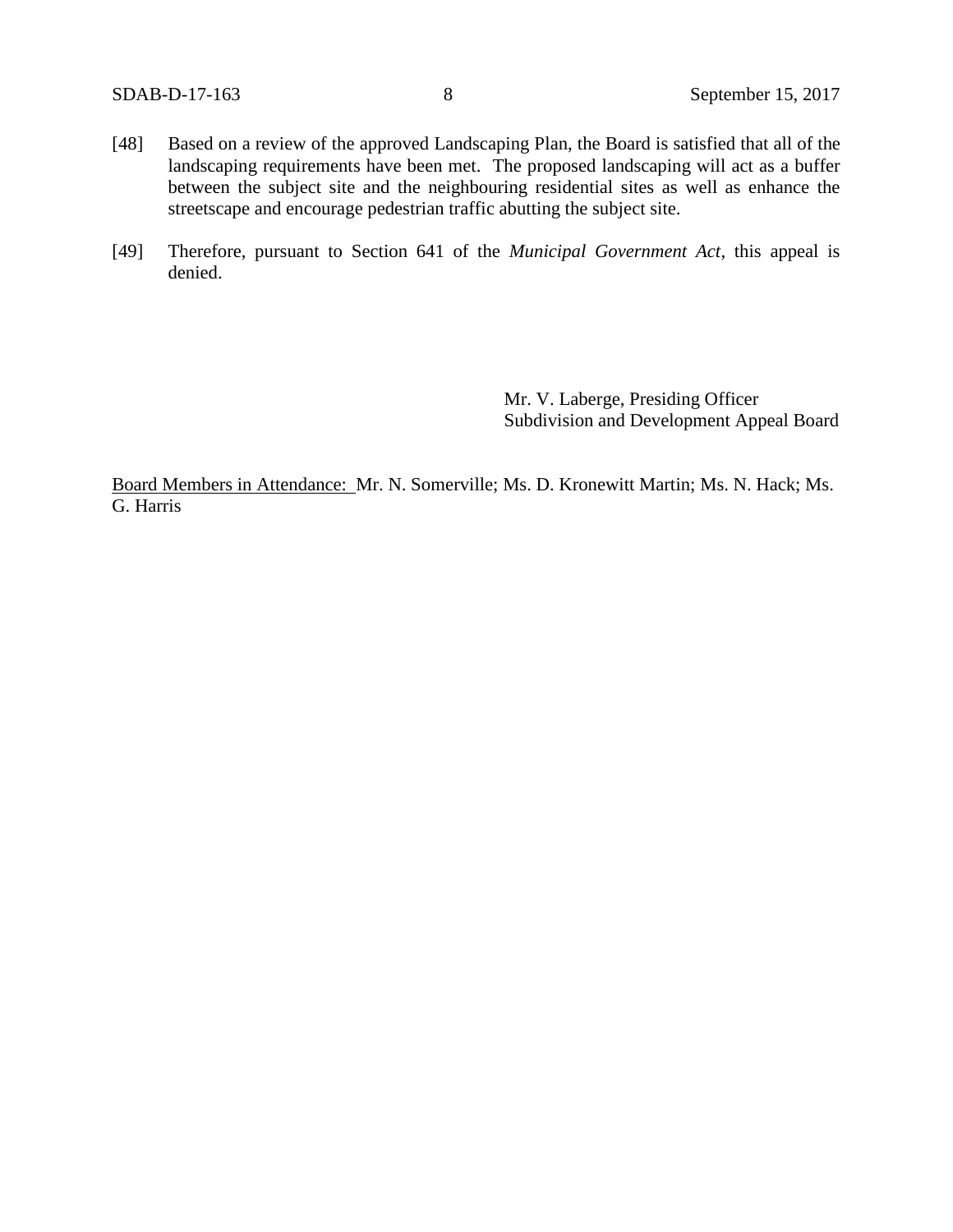### **Important Information for the Applicant/Appellant**

- 1. This is not a Building Permit. A Building Permit must be obtained separately from the Sustainable Development Department, located on the 2nd Floor, Edmonton Tower, 10111 – 104 Avenue NW, Edmonton, AB T5J 0J4.
- 2. Obtaining a Development Permit does not relieve you from complying with:
	- a) the requirements of the *Edmonton Zoning Bylaw*, insofar as those requirements have not been relaxed or varied by a decision of the Subdivision and Development Appeal Board,
	- b) the requirements of the *Alberta Safety Codes Act*,
	- c) the *Alberta Regulation 204/207 – Safety Codes Act – Permit Regulation*,
	- d) the requirements of any other appropriate federal, provincial or municipal legislation,
	- e) the conditions of any caveat, covenant, easement or other instrument affecting a building or land.
- 3. When an application for a Development Permit has been approved by the Subdivision and Development Appeal Board, it shall not be valid unless and until any conditions of approval, save those of a continuing nature, have been fulfilled.
- 4. A Development Permit will expire in accordance to the provisions of Section 22 of the *Edmonton Zoning Bylaw, Bylaw 12800*, as amended.
- 5. This decision may be appealed to the Alberta Court of Appeal on a question of law or jurisdiction under Section 688 of the *Municipal Government Act*, RSA 2000, c M-26. If the Subdivision and Development Appeal Board is served with notice of an application for leave to appeal its decision, such notice shall operate to suspend the Development Permit.
- 6. When a decision on a Development Permit application has been rendered by the Subdivision and Development Appeal Board, the enforcement of that decision is carried out by the Sustainable Development Department, located on the 2nd Floor, Edmonton Tower, 10111 – 104 Avenue NW, Edmonton, AB T5J 0J4.

*NOTE: The City of Edmonton does not conduct independent environmental checks of land within the City. If you are concerned about the stability of this property for any purpose, you should conduct your own tests and reviews. The City of Edmonton, when issuing a development permit, makes no representations and offers no warranties as to the suitability of the property for any purpose or as to the presence or absence of any environmental contaminants on the property.*